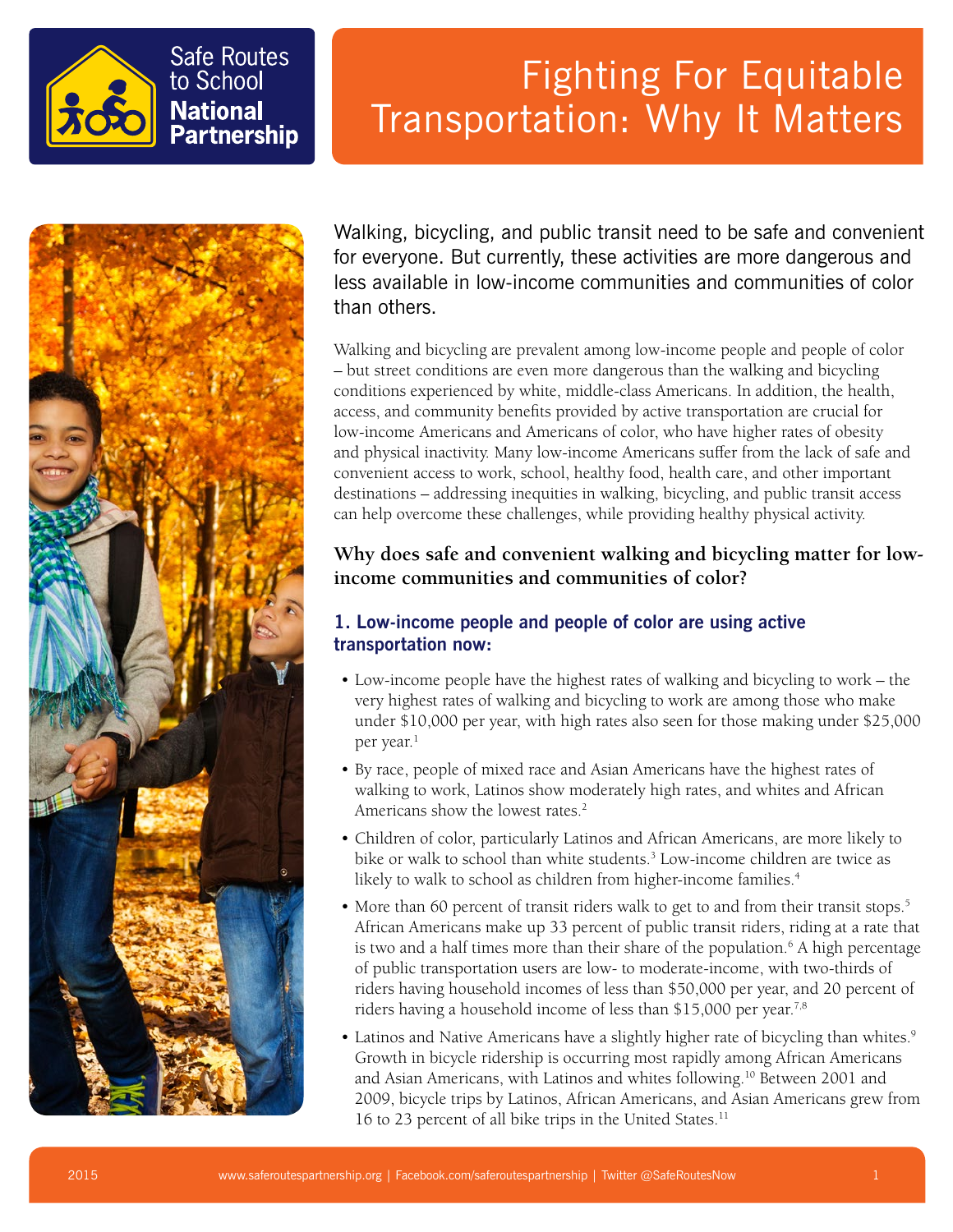

### **2. Low-income people and people of color are walking and bicycling in dangerous conditions:**

- Children and adults from low-income households have a higher risk of being injured or killed while walking than residents of upper-income areas.<sup>12</sup> Nationally, pedestrian fatality rates in low-income metro areas are approximately twice that of more affluent neighborhoods.<sup>13</sup> A study in one metropolitan region showed that the number of people on foot injured in the poorest census tracts was 6.3 times higher than in the richest census tracts; for people on bicycles, the number of injuries was 3.9 times higher in poor areas; and for vehicle occupants, 4.3 times greater in poor areas than in rich ones.<sup>14</sup>
- For walking, Latino and African American fatality rates are about twice that of whites.<sup>15</sup> Fatality rates for people bicycling are 23 percent higher for Latinos than whites, and 30 percent higher for African Americans than whites.<sup>16</sup>
- Low-income communities have poorer pedestrian and bicycle infrastructure and more high-speed, high-traffic roads.<sup>17</sup> While almost 90 percent of highincome areas have sidewalks on one or both sides of the street, in low-income communities that percentage drops to 49 percent.<sup>18</sup> Streets with street lighting are also significantly more common in high-income areas (75%) than in low-income communities (51%).<sup>19</sup> Streets with marked crosswalks are significantly more common in high-income areas (13%) than in low-income communities (7%).<sup>20</sup> Traffic calming features, such as traffic islands, curb bulb outs that shorten crossing distances, and traffic circles, are found almost three times as often in high-income areas compared with low-income communities.<sup>21</sup>

#### **People Killed While Walking** by Income



#### **Communities with Sidewalks**



Bridging the Gap, Income Disparities in Street Features<br>that Encourage Walking, 2012



#### **Who Has Streets with Lighting?**



Bridging the Gap, Income Disparities in Street Features<br>that Encourage Walking, 2012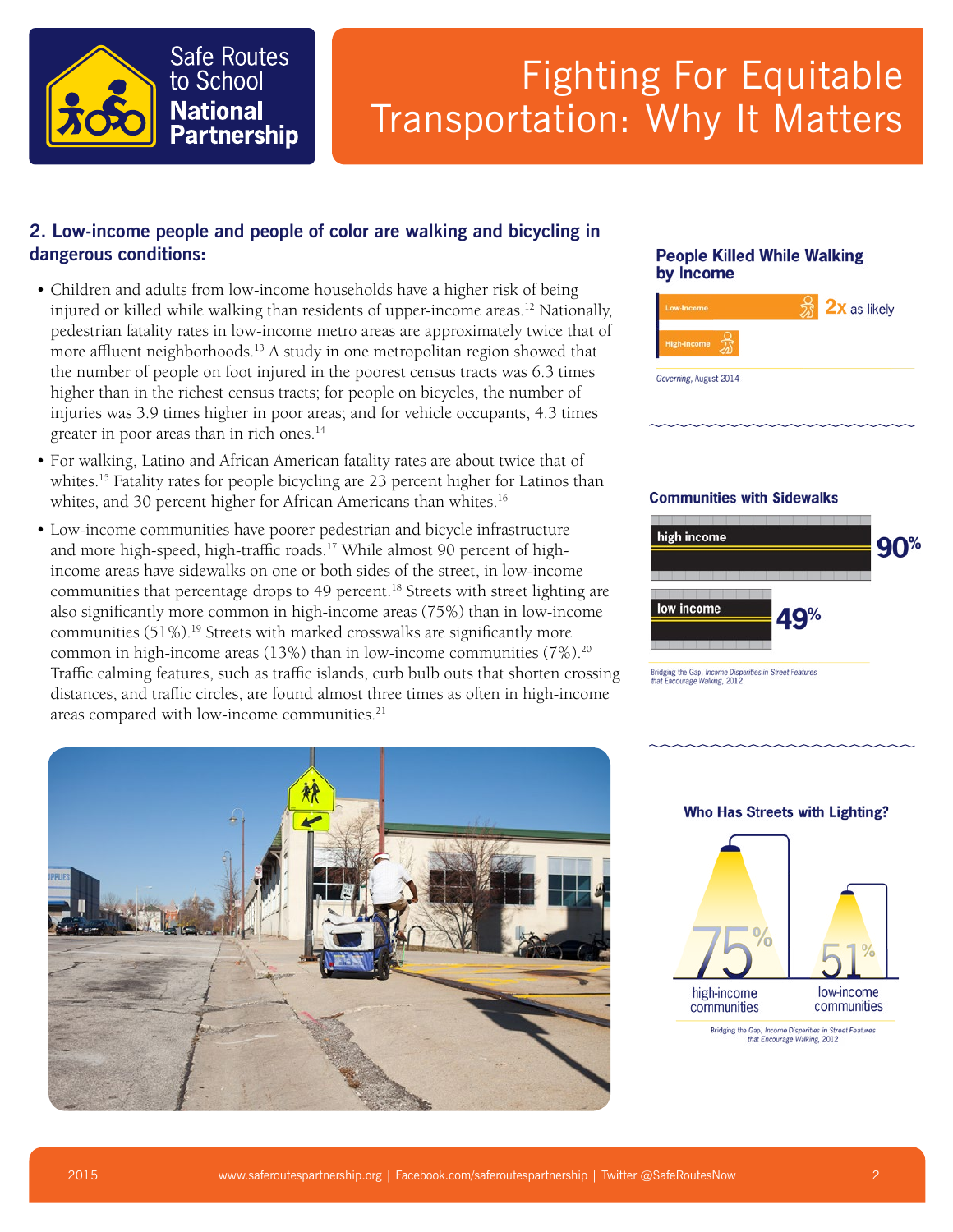



### **3. Active transportation can provide huge health and community benefits for low-income communities and communities of color:**

• Obesity levels are threatening the health and well-being of Americans, with lowincome people and Latinos and African Americans suffering the highest rates.<sup>22</sup> More than 38 percent of Latino youth and almost 36 percent of African-

#### **Lifetime Risk of Diabetes**



More than half of Latina girls are expected to get diabetes over the course of their lifetime, and the numbers are almost as high for African American girls.

American youth are obese or overweight.<sup>23</sup> Obesity is linked to some of the leading causes of preventable death, including heart disease, stroke, type 2 diabetes, and certain types of cancer.<sup>24</sup>

- Physical inactivity is one of the primary contributors to obesity.<sup>25</sup> Residents of low-income communities and communities of color have significantly less access to recreational facilities than those in higher-income or predominantly white communities.26 People in low-income communities have lower activity levels and higher body mass indexes.<sup>27</sup>
- Regular physical activity for children and youth improves strength and endurance, helps control weight, reduces anxiety and stress, and increases self-esteem.<sup>28</sup>
- Active transportation is a proven way to get healthy levels of physical activity. Almost one-third of transit users get their entire recommended amount of physical activity just by walking to and from transit stops.<sup>29</sup> People who live in more multimodal communities exercise more and are less likely to be overweight than those who live in automobile-oriented communities.<sup>30</sup> Adults who get around by walking or bicycling have lower weight and blood pressure, and are less likely to become diabetic.<sup>31</sup>
- Switching from car trips to walking and bicycling trips reduces air pollution. Latino communities have the highest air pollution exposure levels, $32$  and overall, air pollution is more likely to be found at dangerous levels in communities with more Latino, Asian American, African American, and low income residents.<sup>33</sup> Exposure to unhealthy air is linked to asthma, bronchitis, and cancer, and worsens existing lung and heart disease, all of which disproportionately affects low-income people and people of color.<sup>34</sup> African Americans are three times more likely to die from asthma than whites.<sup>35</sup>
- Walking and bicycling can help people get to know their neighbors, improve community, and reduce social isolation and mental health problems.<sup>36</sup>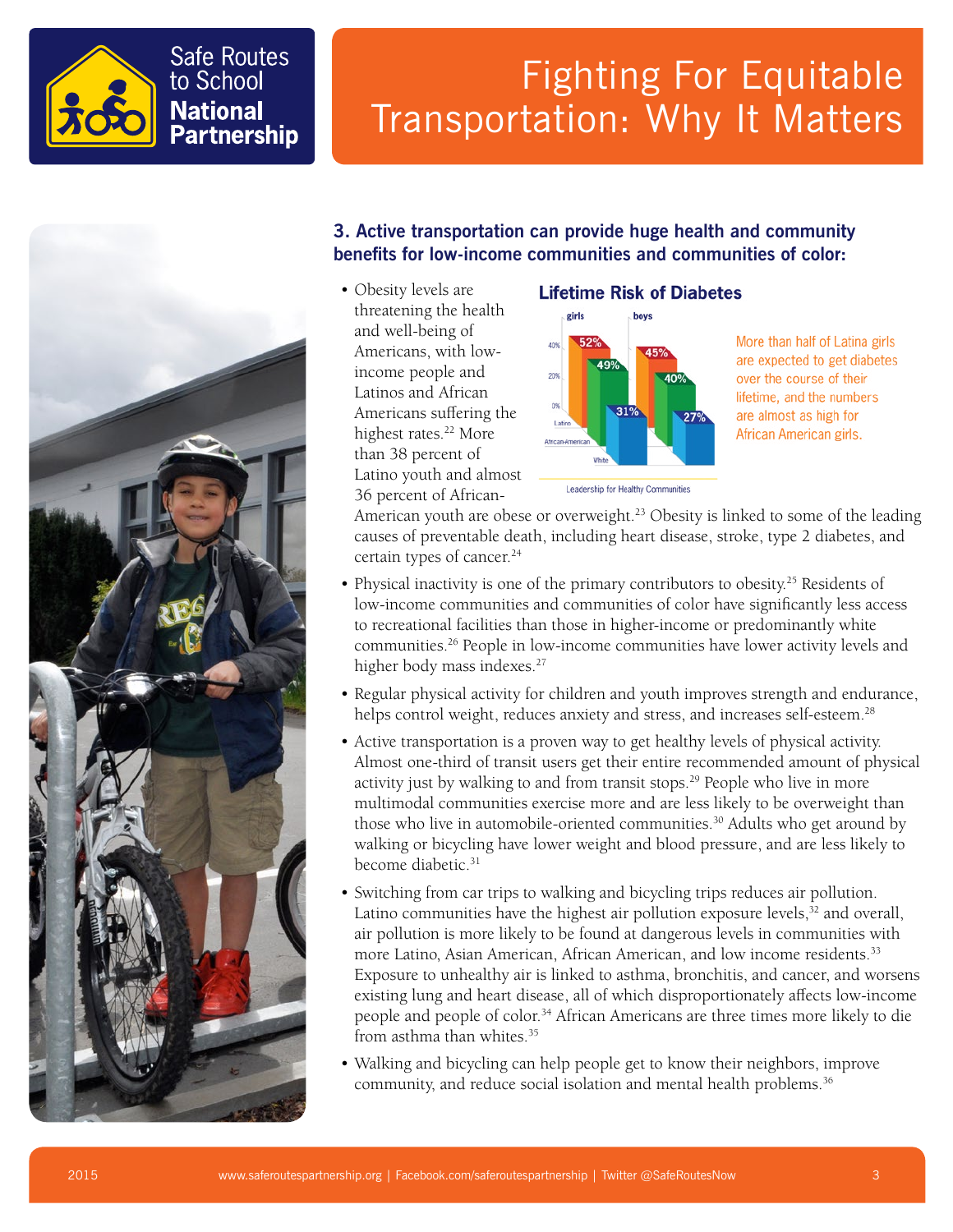

### **What can be done?**

Groups that focus on walking, bicycling, and Safe Routes to School need to make equitable active transportation a key objective, while engaging with low-income communities and communities of color. At the same time, groups that focus on social justice and equity need to include active transportation among their demands. By partnering, these movements can be more successful in achieving goals such as:

- Prioritizing transportation funding and investments for low-income communities with dangerous street conditions.
- Fighting against racial profiling by police of children, youth, and adults of color who are walking and bicycling.
- Keeping housing stable and affordable for low-income households, while ensuring that communities get the safe walking, bicycling, and street infrastructure they need to overcome the dangers caused by decades of underinvestment.
- Using Safe Routes to School programs to keep children in high crime neighborhoods safe from crime and violence, while overcoming the hurdles of chronic absenteeism.
- Supporting quality public transportation and ensuring safe walking and bicycling access to transit stops.

### **At the Intersection of Active Transportation and Equity**

The Safe Routes to School National Partnership has developed a report that explores some of the challenges and opportunities for understanding and increasing equity in the field of active transportation. The report,  $A t$ [the Intersection of Active Transportation and Equity: Joining Forces to](http://saferoutespartnership.org/sites/default/files/pdf/At-the-Intersection-of-Active-Transportation-and-Equity.pdf)  [Make Communities Healthier and Fairer](http://saferoutespartnership.org/sites/default/files/pdf/At-the-Intersection-of-Active-Transportation-and-Equity.pdf), delves into the statistics and realities regarding transportation inequities, summarizes how the active transportation movement is working to increase its understanding of equity, and assesses a wide range of issues and initiatives where equity and active transportation intersect.

This publication was made possible through a contract between the American Public Health Association and the Safe Routes to School National Partnership, funded through cooperative agreement 1U38OT000131 between the Centers for Disease Control and Prevention and the American Public Health Association. The contents of this publication are solely the responsibility of the authors and do not necessarily represent the official views of the Centers for Disease Control and Prevention or the American Public Health Association.